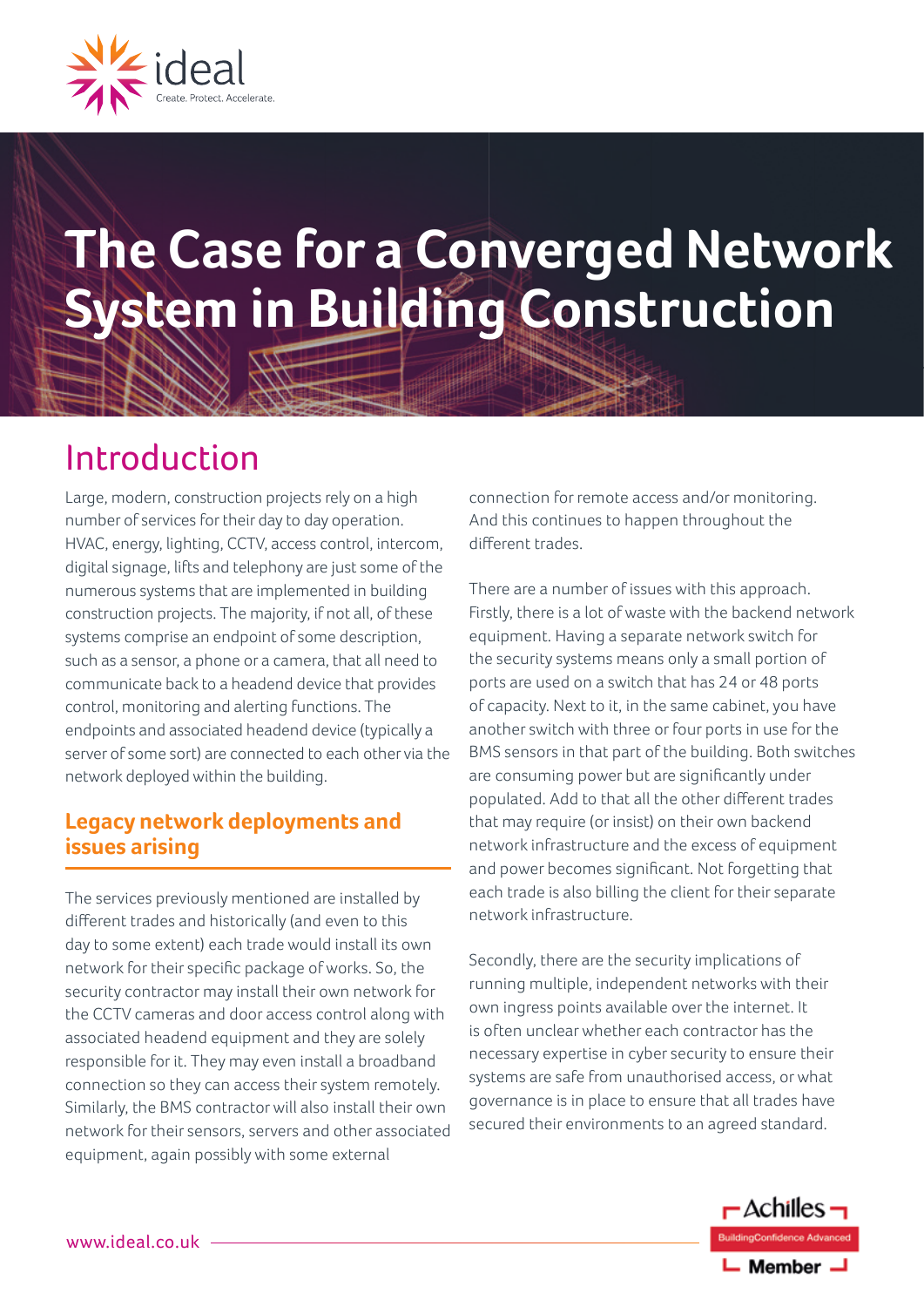

Another consideration is interoperability. Should one service such as lighting control need to interact with the blind control system for whatever reason, how do these networks interconnect and who is responsible for this? What is their code of connection? Security, again, becomes a consideration as one trade could potentially compromise the previously secure standalone network of another trade.



#### **Diagram – Disparate Networks within a Single Building**

There are numerous other considerations around monitoring, ongoing operational costs, management, etc. but for now let's explore the alternatives.

### **Converged Network System (CNS)**

Having looked at legacy approaches to building networks, what are the alternatives? A new and somewhat obvious approach is to deploy a single network infrastructure that all trades can connect their equipment to, where a single contractor is responsible for providing said infrastructure. This is typically referred to as a Converged Network System (CNS).

A CNS negates all the risks and disadvantages of the legacy approach. Immediately an economy of scale can be realised by providing sufficient port capacity for all trades in all areas of the building, where it is required and scaled as growth demands.

This eliminates wastage around unused port capacity and power draw. The contractor responsible for deploying the CNS also has much greater buying

power sourcing from a single vendor as opposed to say, five trades all buying ten switches from their preferred vendors - all at the client's expense.

#### **Diagram – CNS High Level Diagram**